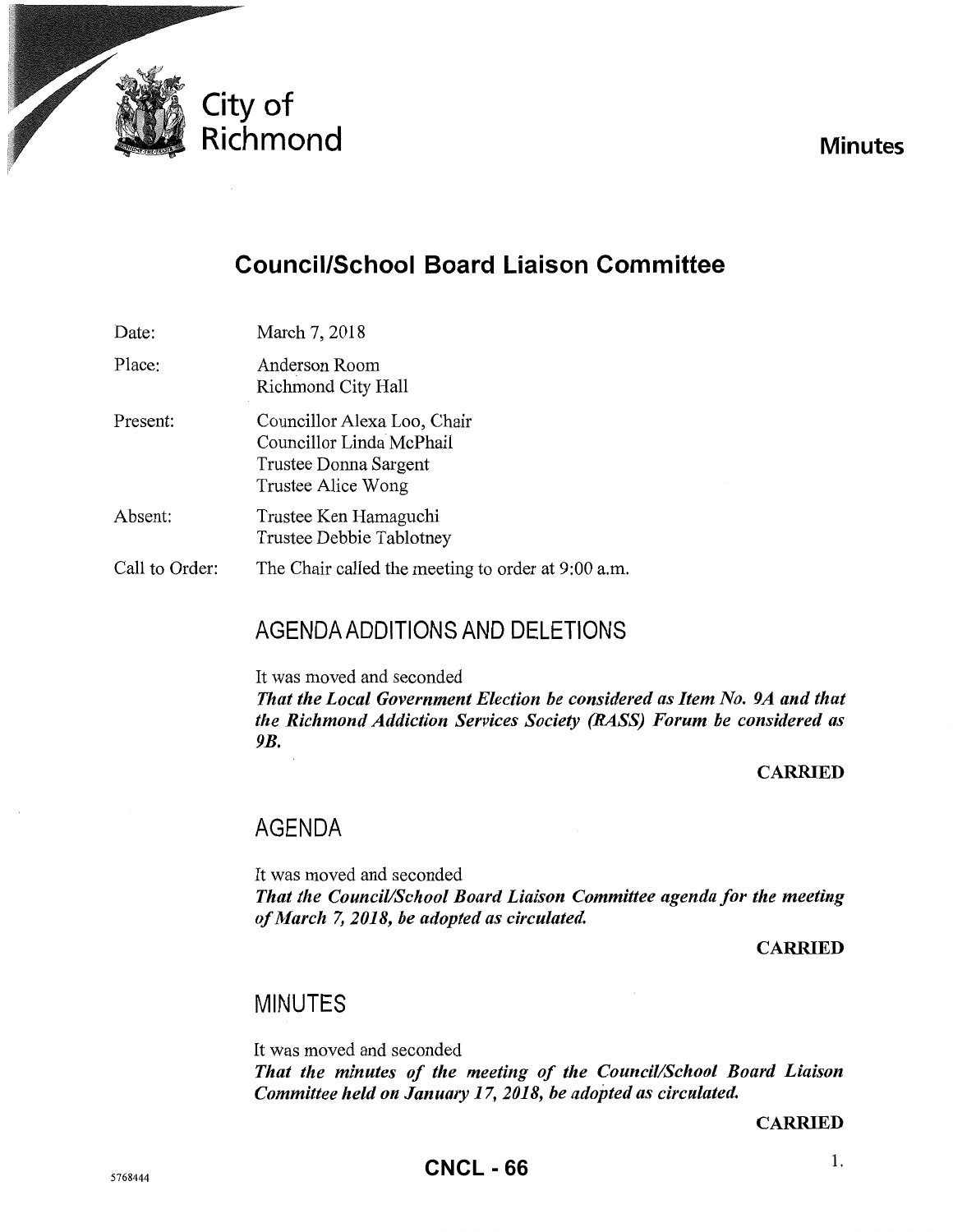## STANDING ITEMS

#### 1. TRAFFIC SAFETY ADVISORY COMMITTEE

(File Ref. No.) (REDMS No. 5738923)

Donna Chan, Manager, Transportation Planning, COR, reviewed the Traffic Safety Advisory Committee's minutes from the February 1, 2018 meeting, noting that the City will be installing a zebra crosswalk and sidewalk improvements for Talmey Elementary School, and that City staff will be reviewing the need for a crosswalk along McNeely Drive and Cameron Drive.

Discussion ensued with regard to traffic safety concerns along Westwind Elementary School and the protocols to report such concerns.

It was moved and seconded

*That the update on the Traffic Safety Advisory Committee be received for information.* 

CARRIED

### BUSINESS ARISING & NEW BUSINESS

#### 2. RICHMOND ACTIVE TRANSPORTATION COMMITTEE-PROPOSED 2018 INITIATIVES

(File Ref. No. 01-0100-20-RCYC1) (REDMS No. 5673705 v. 2)

Ms. Chan reviewed the staff report, highlighting activities such as (i) the completion of the first and second phases of the Crosstown Neighbourhood Link active transportation route, (ii) the partnership with HUB Cycling to promote cycling awareness for students, adults and recent immigrants, (iii) the City Centre Cycling Network Update, planned for this year, and (iv) the Bike Tour scheduled on June 10, 2018 at Thompson Community Centre to celebrate Bike Month.

It was moved and seconded

*That the City of Richmond staff report titled ''Richmond Active Transportation Committee- Proposed 2018 Initiatives," dated January 24,*  2018, be received for information.

**CARRIED**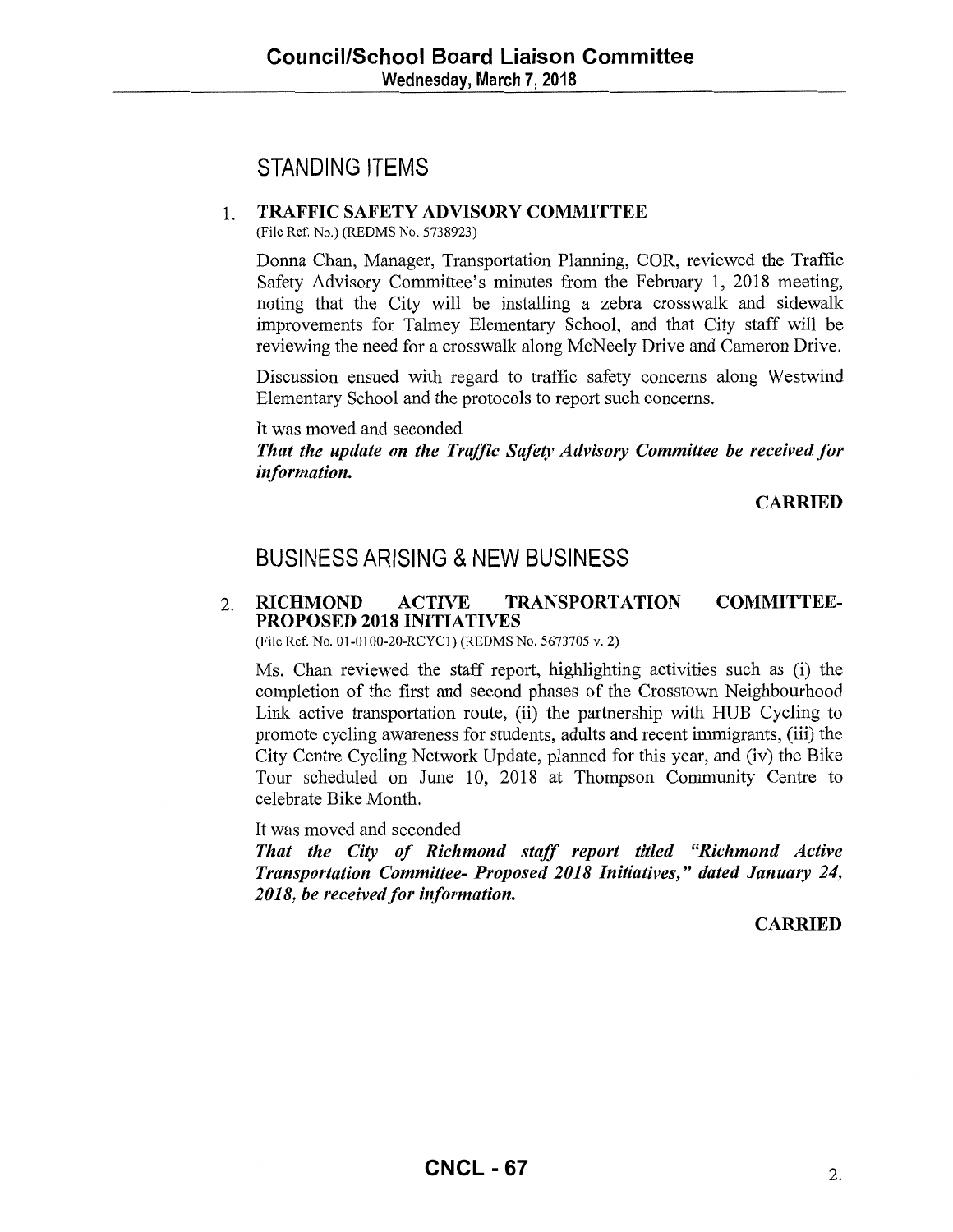#### 3. **UPDATE ON CANNABIS REGULATION WITHIN THE CITY OF RICHMOND AND HEALTH CANADA PROPOSED APPROACH TO REGULATION OF NON-MEDICAL CANNABIS**

(File Ref. No. 12-8000-01) (REDMS No. 5658471 v. 5)

Carli Edwards, Senior Manager, Community Safety Policy and Program and Licensing, COR, briefed Committee on Cannabis Regulation within the City and Health Canada's proposed approach to regulation of non-medicinal cannabis, noting that (i) the Province will prohibit use of cannabis for individuals younger than 19 years old, (ii) the City currently prohibits retail sale of cannabis, (iii) the City's Smoking Bylaw will apply to cannabis use and restriction of smoking in public parks and spaces is proposed, (iv) cultivation of cannabis on Agricultural Land Reserve (ALR) sites is prohibited in Richmond, and (v) staff can provide information on the policing costs.

#### 4. **RICHMOND RESILIENT COMMUNITIES PROGRAM**

(File Ref. No.)

Norman Kotze, Manager, Emergency Programs, COR, reviewed the Richmond Resilient Communities Program, noting that (i) the program encourages residents to plan for major and minor emergencies, (ii) the City partners with the School District on the program and encourages emergency planning for individual schools, students and parents, and (iii) upcoming emergency planning workshops are scheduled in community centres and schools.

Discussion ensued with regard to protocols for utilizing community spaces such as schools during emergencies.

#### 5. **COMMUNITY WELLNESS STRATEGY**

(File Ref. No.)

With the aid of a PowerPoint presentation (Copy on-file, City Clerk's Office), Elizabeth Ayers, Manager, Community Services Planning and Projects, COR, and Marie Ratcliffe, District Administrator, Learning Services, RSD, updated the Committee on the Community Wellness Strategy  $(2018 - 2023)$ , noting that (i) there will be broad consultation with community stakeholders, utilizing internal and external stakeholder workshops, (ii) the engagement process will involve students, (iii) the Strategy will focus on areas involving active lifestyles, social connectedness, access to services and programs, healthy environments, and wellness literacy, and (iv) staff anticipate that a final report on the matter will be presented to Council at the end of May 2018.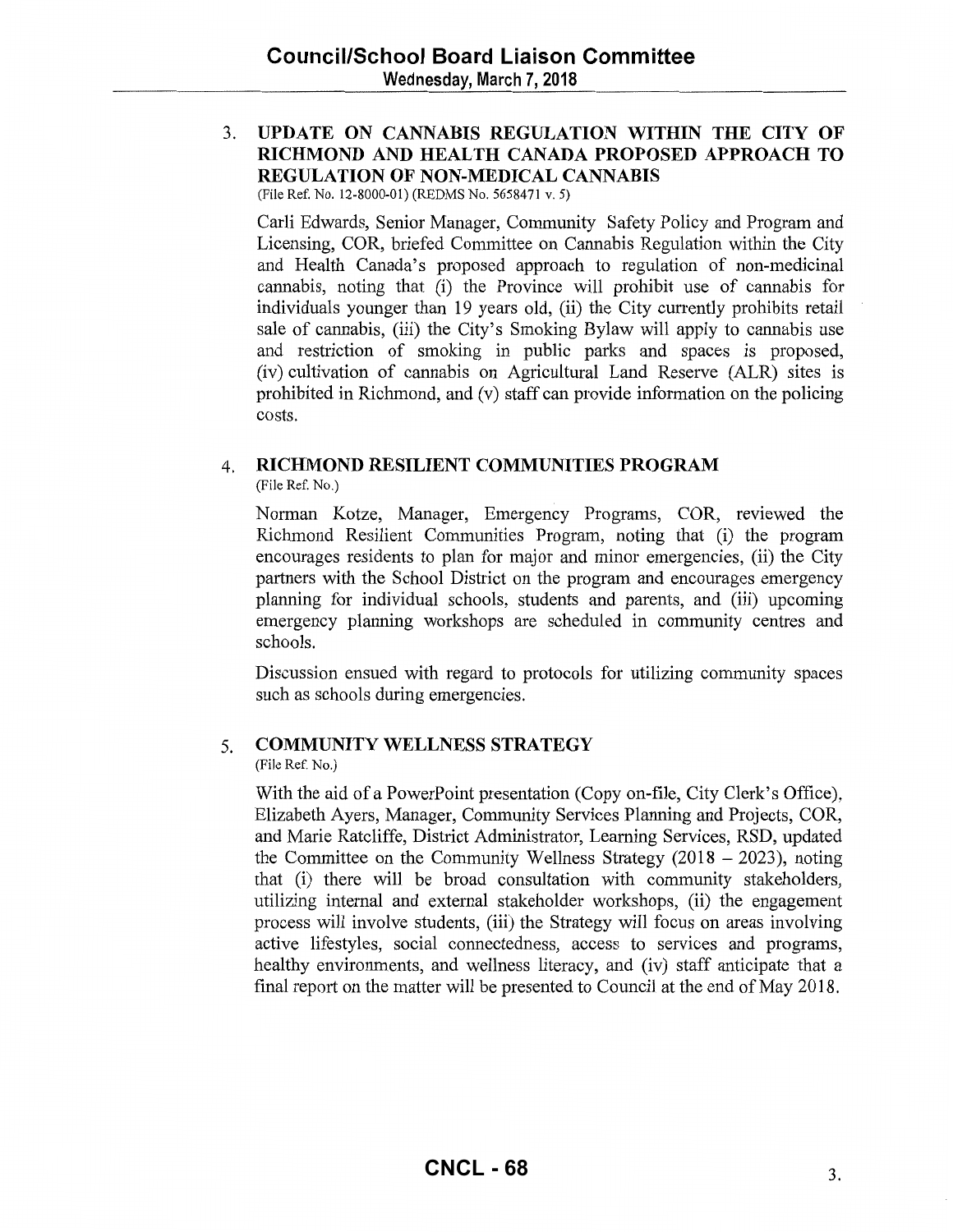#### 6. **CANADA'S FIRST YOUTH POLICY**

(File Ref. No. 07-3425-01)

Kim Somerville, Manager, Community Social Development, COR, spoke on the proposed Youth Policy, noting that the Federal Government is encouraging individuals to participate by completing an online survey or by engaging in an in-person session. She added that the Federal Government will be focusing on areas such as identifying issues important to youth, reviewing the support programs for youth and identifying new actions to improve conditions for youth. Also, she noted that the City Youth team and will be promoting the consultation opportunity and that the City will be working with the School District through the consultation process.

The Chair advised that the order of the agenda would be varied to consider Item No. 8 next.

#### 8. **2018 ECOLOGICAL NETWORK MANAGEMENT STRATEGY UPDATE**

Peter Russell, Senior Manager, Sustainability and District Energy, COR, reviewed the Strategy, highlighting four focus areas: (i) managing ecological assets, (ii) strengthening the City's infrastructure, (iii) creating, connecting and protecting diverse spaces, and (iv) engaging in stewardship and collaboration.

Mr. Russell further highlighted key achievements including (i) engaging in invasive species management and mapping, (ii) converting underutilized land for a pollinator pasture, (iii) organizing 49 community environmental workshops, and (iv) working with the School District to engage youth and organize events such as the Richmond Earth Day Youth Summit.

Discussion ensued with regard to additional opportunities to engage youth and utilizing the Strategy as a teaching tool.

#### 7. **PUBLIC ART COMMUNITY MURAL PROGRAM**

(File Ref. No. 11-7000-09-20-255)

Eric Piss, Public Art Planner, COR, reviewed the Public Art Community Mural Program, noting that (i) the program provides opportunity to collaborate with local artists and private development to install murals throughout the city, (ii) there is opportunity to work with the School District on potential sites and with young artists, (iii) murals can be located in publically accessible indoor areas, and (iv) there are opportunities to utilize digital media.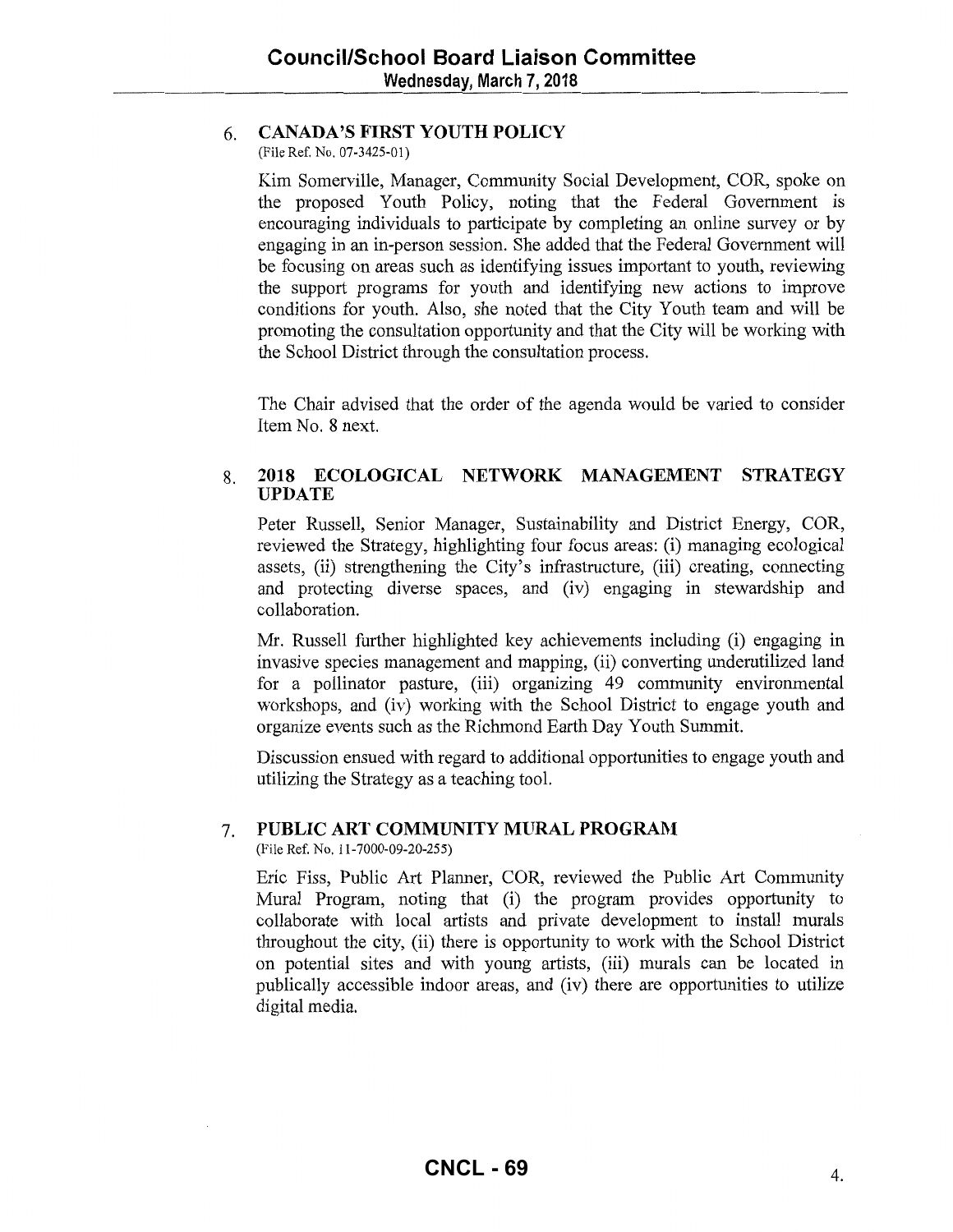#### 9. **GUIDE FOR SCHOOL TRUSTEE CANDIDATES**

(File Ref. No.)

Discussion ensued with regard to the role of School Trustees in the community and distributing the Guide for School Trustee candidates prior to the upcoming general local election.

In reply to queries from Committee, David Weber, Director, City Clerk's Office, COR, noted that the Guide can be made available to candidates through the City's website and election information for candidates will be included in the nomination package.

#### 9A. **LOCAL GOVERNMENT ELECTION**

(File Ref. No.)

A Union of BC Municipalities (UBCM) video on the role of local government was presented (copy on-file, City Clerk's Office). Discussion then ensued with regard the upcoming general local election and creating an information video on the matter.

#### 9B. **RICHMOND ADDICTION SERVICES SOCIETY (RASS) FORUM**  (File Ref. No.)

Committee was briefed on the RASS Forum held on February 3, 2018 to discuss drug use in the city. Ms. Somerville noted that staff have been gathering information on the current opiate crisis and will coordinate with service providers on options to address the issue. She added that the Province, through Vancouver Coastal Health, is developing an action strategy and staff will update Committee on the matter.

## **NEXT COMMITTEE MEETING DATE**

April25, 2018 (tentative date) at 9:00a.m. in the Anderson Room.

## **ADJOURNMENT**

It was moved and seconded *That the meeting adjourn (10:22 p.m.).* 

**CARRIED**